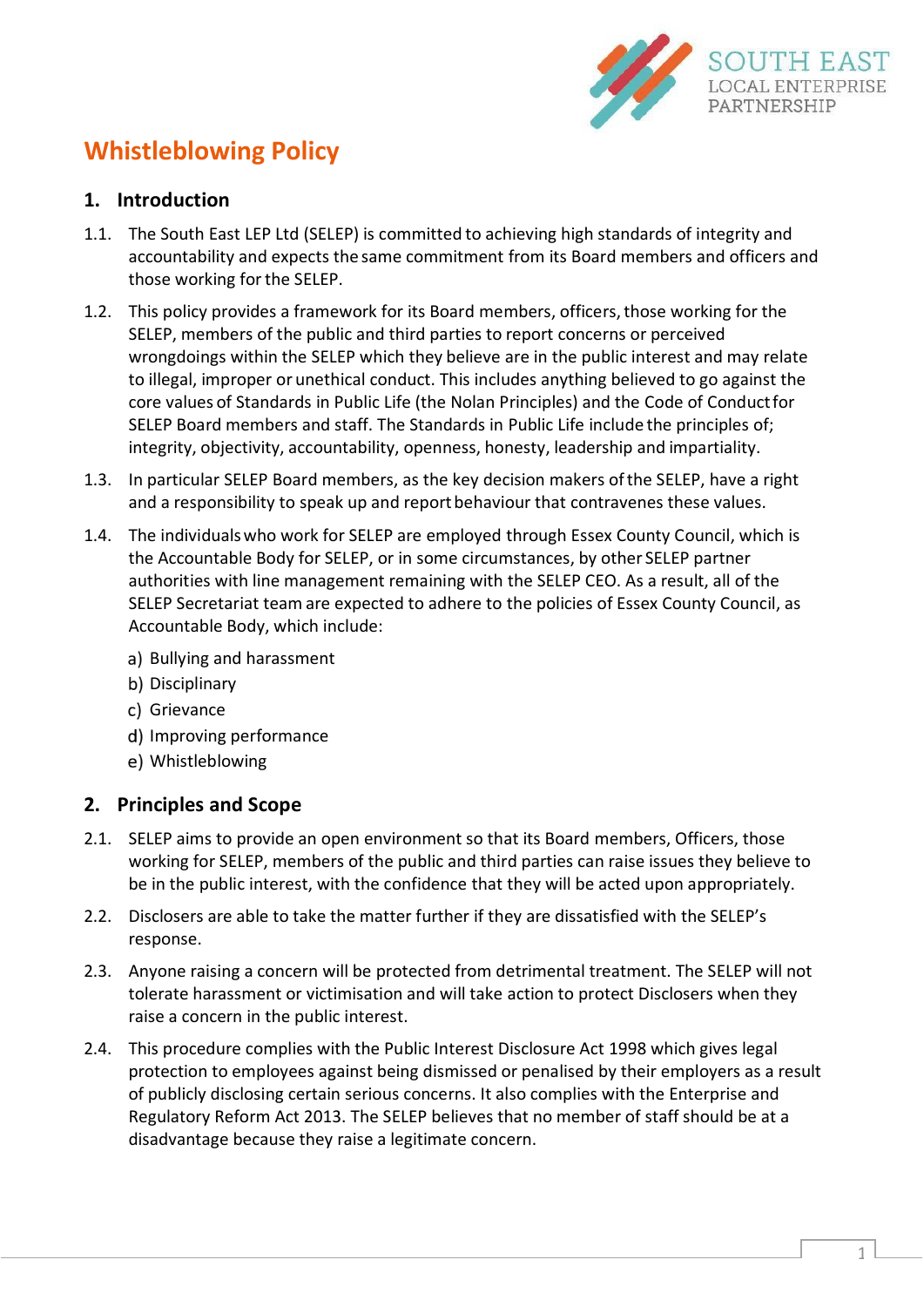

- 2.5. Where the concern is one that might fall under the the Accountable Body's staff or work force policies on equality and diversity or harassment and bullying or other staff policies, they should consider using the reporting mechanisms for those other policies first (see paragraph 1.4 above).
- 2.6. The SELEP has a complaints procedure that in many cases will be more appropriate for third parties or members of the public to follow. Third parties or members of the public should review the separate confidential complaints procedure outlined in the SELEPs complaints policy on the SELEP's website first before going through the whistleblowing process [http://www.southeastlep.com/about-us/our-policies.](http://www.southeastlep.com/about-us/our-policies)
- 2.7. However, if a member of the public or third party believes that their complaint fits the description of a 'relevant concern' outlined below, they may report their concerns through the whistleblowing policy procedure.

#### 3. **Definition of whistle-blowing**

- 3.1. Whistle-blowing is the formal raising of concerns that are in the public interest (referred to as public interest disclosures).
- 3.2. A Discloser may decide to raise a concern under the whistleblowing policyif they are aware of a situation that they feel:
	- a) is against the SELEP's procedures and protocols as set out in its code of conduct and individual SELEP Assurance Framework;
	- b) falls below established standards of practice the SELEP subscribes to;
	- c) amounts to improper conduct; or
	- d) is an abuse of power for personal gain.
- 3.3. Examples of concerns that may be in the public interest are shown below. This list is not exhaustive.
	- a) fraud or financial irregularity
	- b) corruption, bribery or blackmail
	- c) other criminal offences
	- d) failure to comply with legal or regulatory obligations;
	- actions which endanger the health or safety of any individual;
	- actions which cause damage to the environment;
	- g) improper use of authority
	- h) actions which are intended to conceal
- 3.4. Disclosers should not raise malicious or vexatious concerns, nor should they raise knowingly untrue concerns. In addition, this procedure should not be used to raise concerns of a HR/personal nature, such as, complaints relating to a management decision or terms and conditions of employment. These matters should be dealt with using the relevant alternative procedure, (see paragraph 1.4 above). Equally, this Policy would not apply to matters of individual conscience where there is no suggestion of wrongdoing by the SELEP but, for example, an employee or SELEP Board member is requiredto act in a way which conflicts with a deeply held personal belief.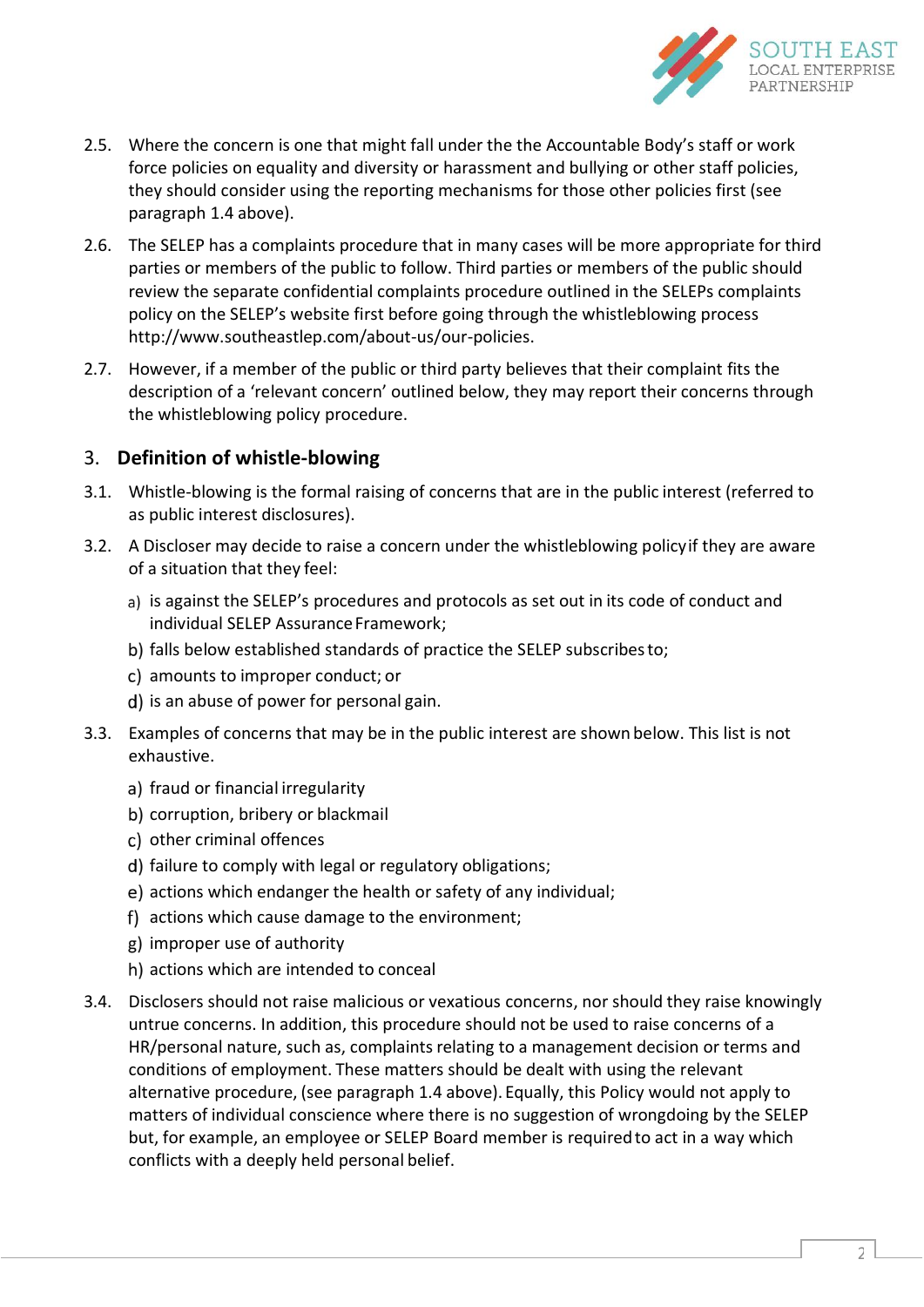

## **4. Other relevant definitions**

- 4.1. *Discloser*  this is the person who is the whistle-blower. They might be an employee, a SELEP Board Member, a contractor, a third party ora member of the public.
- 4.2. *Relevant Concern*  something the Discloser has been asked to do, oris aware of which they consider to be wrong-doing and is in the public interest.

#### **5. Raising a concern**

- 5.1. If you have a concern you are encouraged to raise this with the Accountable Body Counter Fraud Team. Proof is not required at this point – it is forthe Counter Fraud Team to investigate. The Discloser must, however, have a reasonable belief that disclosing the information is in the public interest before raising a concern.
- 5.2. Raising your concern can be done in the following ways:
	- a) online via the reporting page, which can be accessed using the following link: [https://forms.essex.gov.uk/default.aspx/RenderForm/?F.Name=daP1F2uE](https://forms.essex.gov.uk/default.aspx/RenderForm/?F.Name=daP1F2uErq8&HideToolbar=1) [rq8&HideToolbar=1](https://forms.essex.gov.uk/default.aspx/RenderForm/?F.Name=daP1F2uErq8&HideToolbar=1)
	- by completing the Investigation Log attached in Appendix 2, and sending it to the Counter Fraud Team, at Essex County Council, County Hall, Market Street, Chelmsford, Essex, CM1 1QH or emailing it to the Counter Fraud Team at [CounterFraud.Team@essex.gov.uk.](mailto:CounterFraud.Team@essex.gov.uk)
- 5.3. In completing the Investigation Log, you are encouraged to provide as much information as possible to enable the Counter Fraud Team to fully understand the nature of your concerns. For example, the Discloser should tryto provide the following information:
	- a) the background and reason behind the concern;
	- whether they have already raised a concern with anyone and the response; and
	- any relevant dates when actions related to the concern tookplace.
- 5.4. This information should demonstrate that there are reasonable grounds for the concern to be acted upon. It is important that matters are not investigated by the Discloserthemselves.
- 5.5. If applicable, personal interests must be declared from the outset.
- 5.6. SELEP always encourages potential Disclosers to speak up about potential serious wrongdoing in a way that they feel comfortable. The best way toraise a concern is to do so openly, as this makes it easier to investigate and provide feedback.
- 5.7. Where a concern is raised in confidence, the Counter Fraud Team will protect the identity of the Discloser. However, there will be circumstances where this is not possible, for example where the Discloser is an essential witness, and it would not be possible to investigate a situation further without revealing the Discloser's identity. Should such a situation arise, this will be discussed directly with the Discloser.
- 5.8. Any concerns raised anonymously will be considered, but may provemore difficult or impossible to investigate due to the anonymous status.
- 5.9. Upon receipt of the Investigation Log, the Counter Fraud Team will in the first instance consider the information you have provided, and may seek further clarification from you.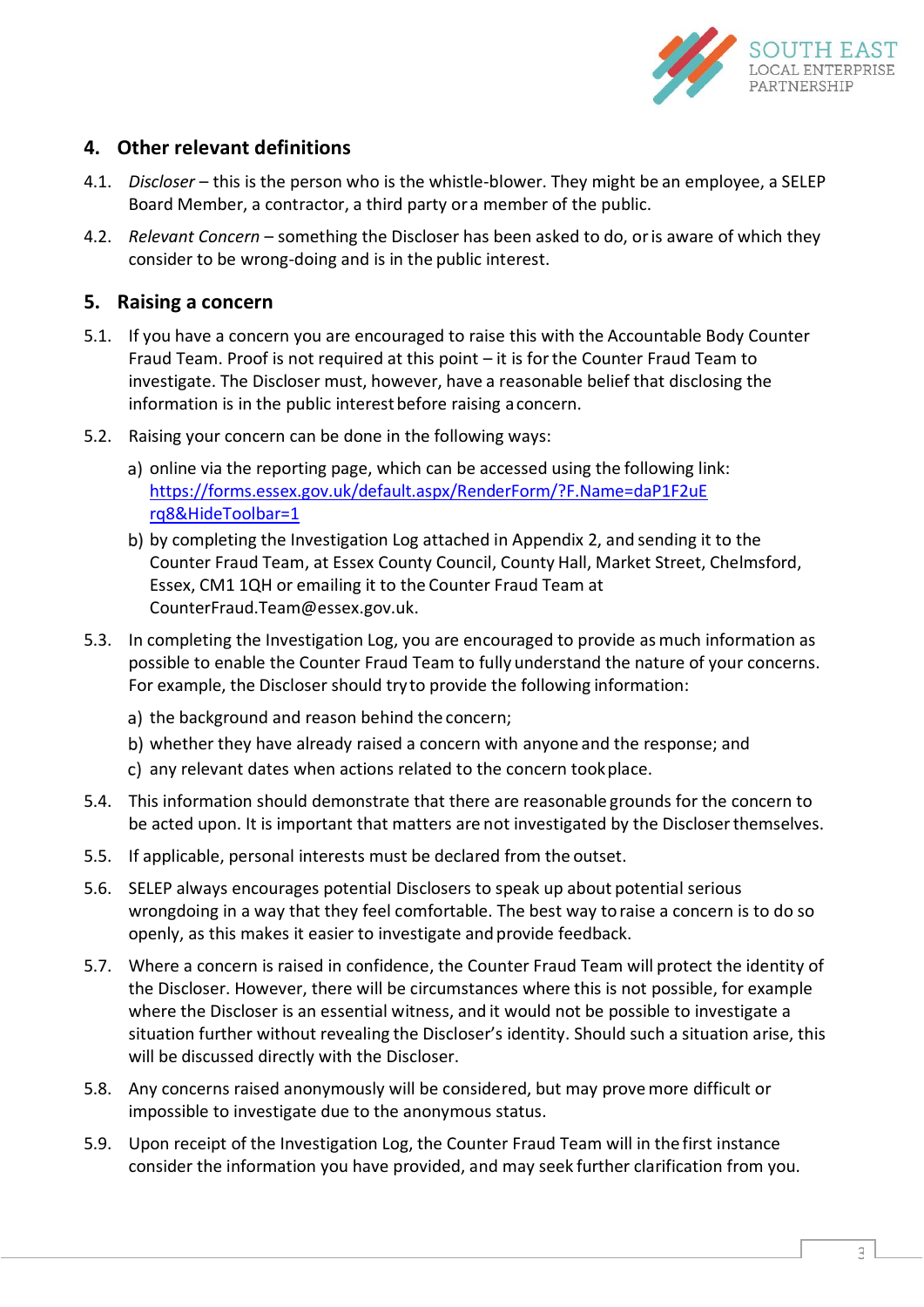

- 5.10. If a meeting is arranged, you may wish to be accompanied by a trade union representative, colleague or friend. The person who accompaniesthe Discloser should not be involved or have a direct interest in the area of work to which the concern relates. The meeting can be conducted overthe telephone rather than face to face if this is moreconvenient.
- 5.11. The Counter Fraud Team will review all the information provided, and if appropriate to do so, they will determine whether a wider investigation ofthe matter is required.
- 5.12. Within 10 clear working days of a concern being raised, the Counter Fraud Team will write to the Discloser to:
	- a) Acknowledge that the concern has been received
	- b) Indicate how they propose to deal with the matter
	- Give an estimate of how long it will take to provide a finalresponse
	- Tell the Discloser whether any initial investigation or enquiry hasbeen made
	- Tell the Discloser whether further investigation will be made, and if not, why not
	- Tell the Discloser how frequently the Counter Fraud Teamwill keep them up to date on progress of the investigation.
- 5.13. The matter may be taken forward by a number of methods, including:
	- a) An internal inquiry or other formal investigation
	- b) An internal or external audit
	- c) Referring the matter to the police
	- d) Referring the matter to another relevant authority for investigation.
- 5.14. At the conclusion of the investigation, you will be advised that the matter has been dealt with, and the outcome recorded. The Investigation log will be completed, and shall be recorded by the Counter Fraud Team.
- 5.15. Throughout any investigation, the Discloser will still be expected to continue their duties/role as normal unless deemed inappropriate.
- 5.16. The whistleblowing flow chart is set out in Appendix 1.
- 5.17. The Cities and Local Growth Unit will be informed by Counter Fraud Team of any concerns raised under this whistleblowing Policy by e-mailing [LEPPolicy@Communities.gsi.gov.uk o](mailto:LEPPolicy@Communities.gsi.gov.uk)r by writing to: LEP Policy Deputy Director, Cities and Local Growth Unit, Fry Block, 2 Marsham Street, London, SW1P 4DF.

### **6. Changes to procedures or policy as a result of whistleblowing**

6.1. If changes are made to LEP policies and processes as result of whistleblowing investigations, the LEP will publicise the changes as appropriate, taking into consideration the importance of protectingthe anonymity and confidentiality of individuals.